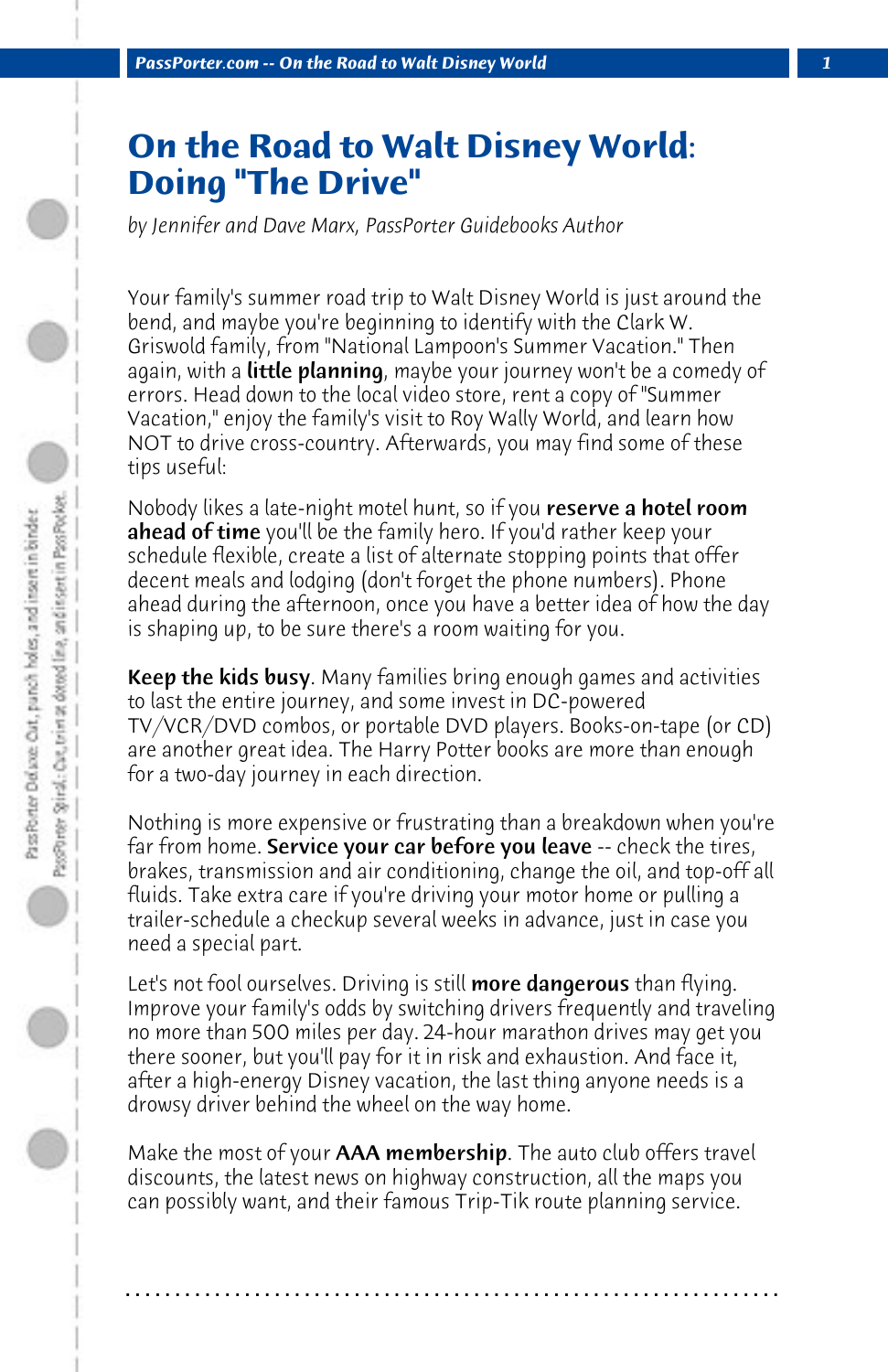**PassPorter.com -- On the Road to Walt Disney World (continued)** 

Veteran Disney drivers will appreciate the **highway interchange on** I-4 in Orlando. Exits 26C and 26D feed Osceola Parkway, which is the most direct route to Disney's Animal Kingdom, Blizzard Beach, Disney's Wide World of Sports, Disney's Animal Kingdom Lodge, the All-Star resorts, and the Pop Century Resort.

Why put your vacation on hold until you reach Disney? Plan visits to nearby points of interest. Just what roads do lead to Orlando, and what are the sights?

East Coast travelers usually cruise south on I-95, switching to I-4 near Daytona. Popular side trips along the way include Washington D.C., Williamsburg, VA, Cape Hatteras, NC, Charleston, SC, and the Daytona/Cape Canaveral area in Florida.

Drivers a bit farther inland (to as far west as Pittsburgh) pick routes that include I-77, I-79 and/or I-81, eventually joining I-95 in South Carolina. For a great side route for history and nature buffs, stay on I-81 all the way to Knoxville, TN, where it joins I-75 for the march through Georgia. National Parks and Civil War battle sites dot the route from Gettysburg, PA down through the Shenandoah Valley (Disney wanted to build a theme park here), and on through the Smoky Mountains.

**I-75 figures into the plans of most Midwest drivers**, which is nearly anyone from Ohio to Chicago, St. Louis and beyond, as nearly every preferred route merges with I-75 before it reaches Georgia. The Chattanooga Tennessee/Northern Georgia area has a variety of interesting natural [and historic sites, and it](http://www.passporter.com/wdw/authors.htm)'s a perfect choice for your half-way stopover. Those farther south and west inevitably gravitate towards I-10, which hugs the Gulf coast until it, too, meets I-75 in Florida (who can resist a stop in New Orleans?) Once on I-75, Disney World-bound travelers head south past Ocala, Florida to Florida's Turnpike, which cuts southeast towards Orlando and I-4.

Tip: If your route includes I-75, consider Dave Hunter's invaluable guidebook, *Along Interstate 75* (Mile Oak Publishing). Dave maps out every mile from Detroit to the Florida border (and back) in loving detail, covering the services available at each exit and every point of interest along the way. This is a **great book** for anyone pulling a trailer or driving a motor home, as Dave's maps even show elevation changes along the way. (Note: With more families driving to Walt Disney World this year, sales of this popular guide has been brisk. If your local store can't get it, you'll find it at Amazon.com).

*About The Authors:* Jennifer and Dave Marx are the founders of PassPorter Travel Press/MediaMarx, Inc. and the authors of dozens of

**. . . . . . . . . . . . . . . . . . . . . . . . . . . . . . . . . . . . . . . . . . . . . . . . . . . . . . . . . . . . . . . . . .**